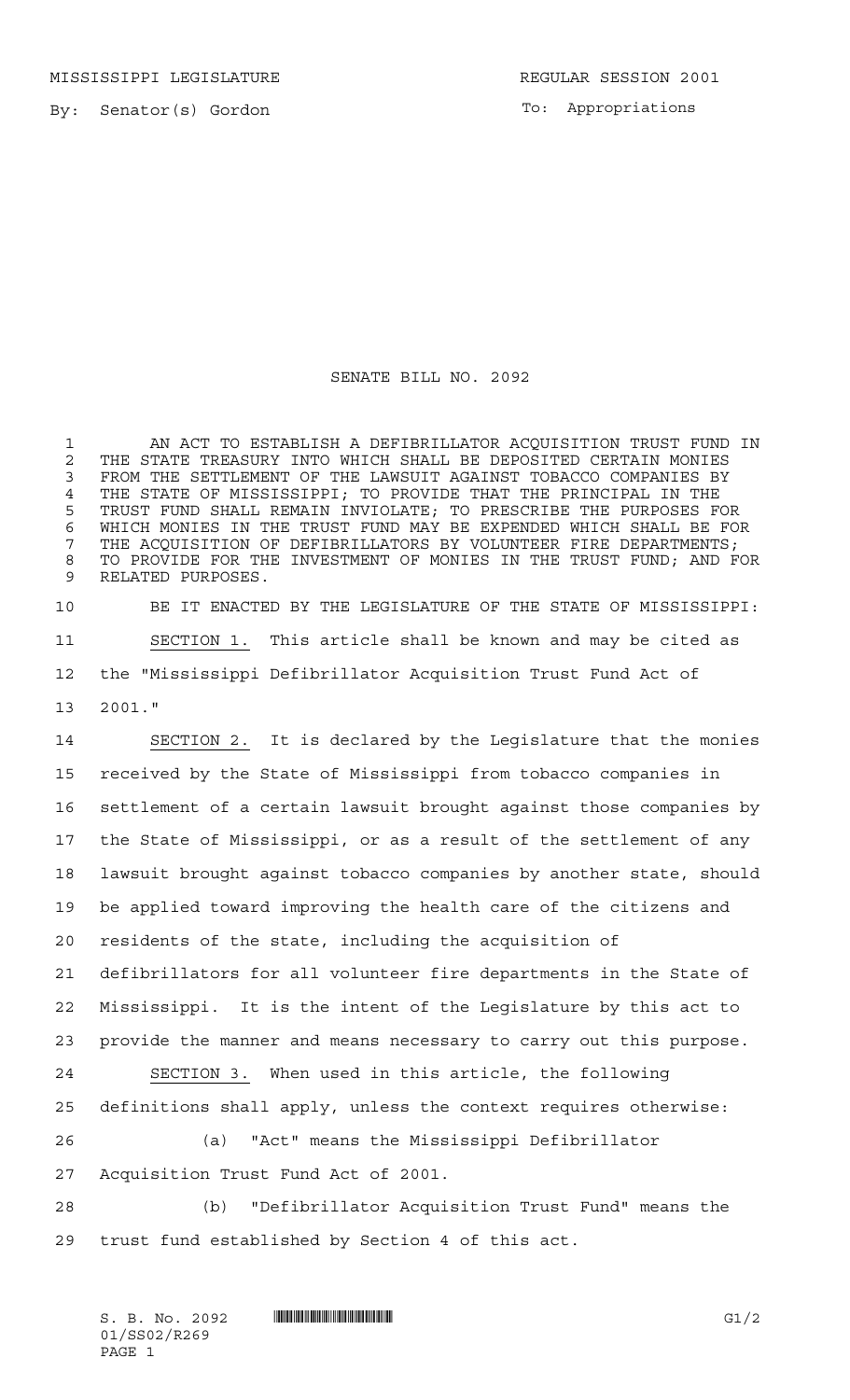(c) "Tobacco settlement" means the settlement of the case of Mike Moore, Attorney General ex rel. State of Mississippi v. The American Tobacco Company et al. (Chancery Court of Jackson County, Mississippi, Cause No. 94-1429) and the settlement of any case brought against tobacco companies by another state.

 SECTION 4. (1) In accordance with the purposes of this act, there is established in the State Treasury the Defibrillator Acquisition Trust Fund, into which shall be deposited Five Million Dollars (\$5,000,000.000) of the monies that are received by the State of Mississippi as a result of the tobacco settlement for which the use or purpose for expenditure is not restricted by the terms of the settlement. Monies in the Defibrillator Acquisition Trust Fund that are subject to expenditure shall be expended by the State Fire Marshal, Mississippi Department of Insurance, exclusively for the purchase, operation, upkeep and training of personnel necessary for the operation of defibrillators by the volunteer fire departments in the State of Mississippi.

 (2) The principal of the Defibrillator Acquisition Trust Fund shall remain inviolate and shall never be expended. The Legislature may appropriate all of the income from the Defibrillator Acquisition Trust Fund in furtherance of the purposes of this article. Unexpended amounts remaining in the trust fund at the end of a fiscal year shall not lapse into the State General Fund, and any interest earned on amounts in the trust fund shall be deposited to the credit of the trust fund. SECTION 5. (1) The State Treasurer shall invest the monies of the Defibrillator Acquisition Trust Fund in any of the investments authorized for the Mississippi Prepaid Affordable

 College Tuition Program under Section 37-155-9, and those investments shall be subject to the limitations prescribed by Section 37-155-9.

 (2) All interest derived from investments and any gains from the sale or exchange of investments shall be credited to the

 $S. B. No. 2092$  . The set of the set of  $S. B. N_O.$ 01/SS02/R269 PAGE 2